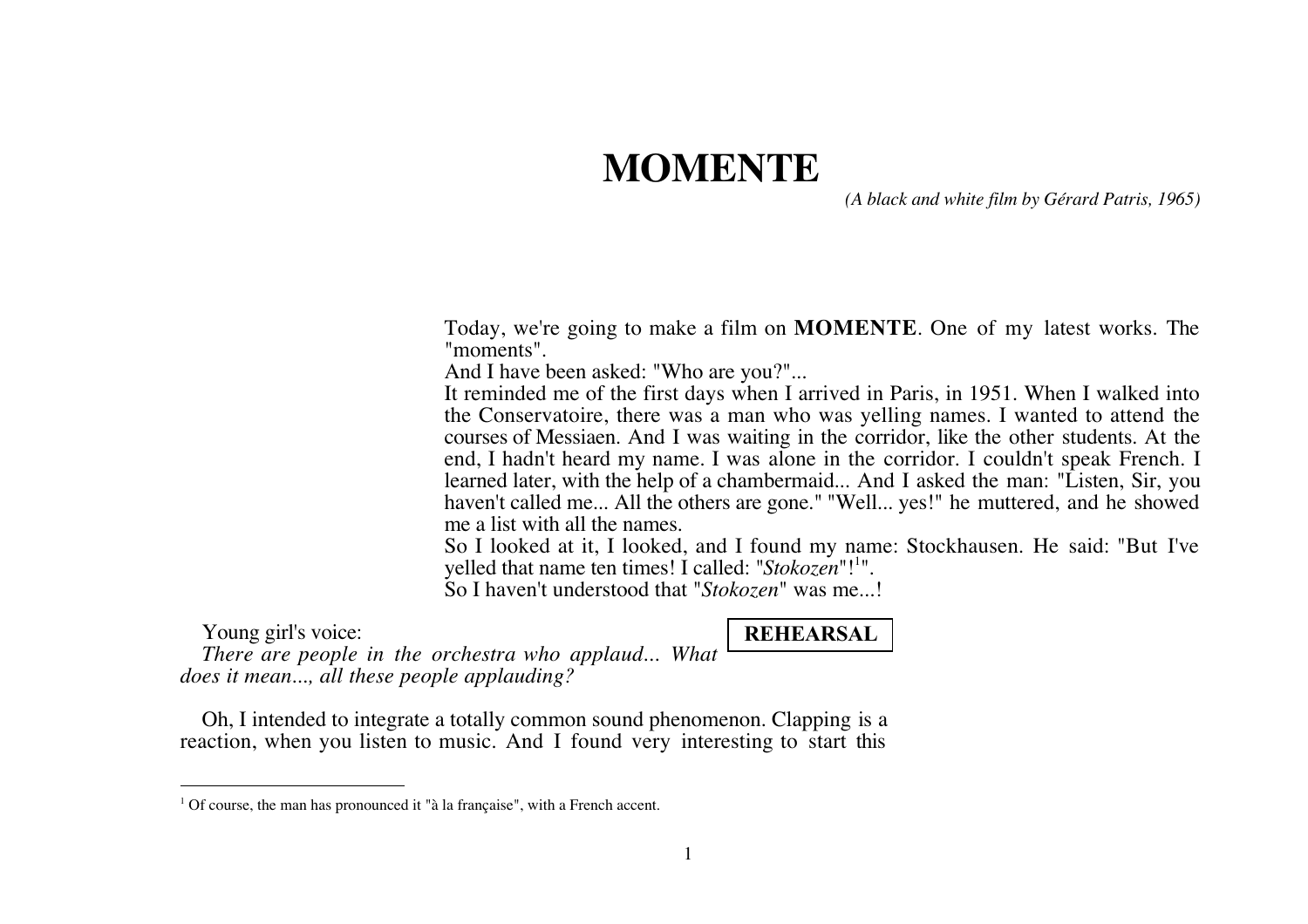version of **MOMENTE** with applause which are transformed, little by little, rhythmically, in dynamics, with some fixed pitches sometimes.

*At the end of the concert, the other evening, when people were applauding, you seemed very happy...*

Yes, of course. Why not?

*You appreciate the applause, don't you?*

Of course.

*People who scrape their feet, who slap on their knees, it's to make things pretty or to make music?*

It's to make *actions*. To support the percussion.

# **REHEARSAL**

*So, it's a love work?*

Yes! I was very much in love when I started composing this work. And I still am!

*What does love mean to you? Doesn't it mean a little... loving oneself?*

Of course. Love is a contact.

The work is dedicated to a woman, a young woman. And many passages are dedicated to this young woman. Some passages are from the great love songs of Solomon, the Song of Songs.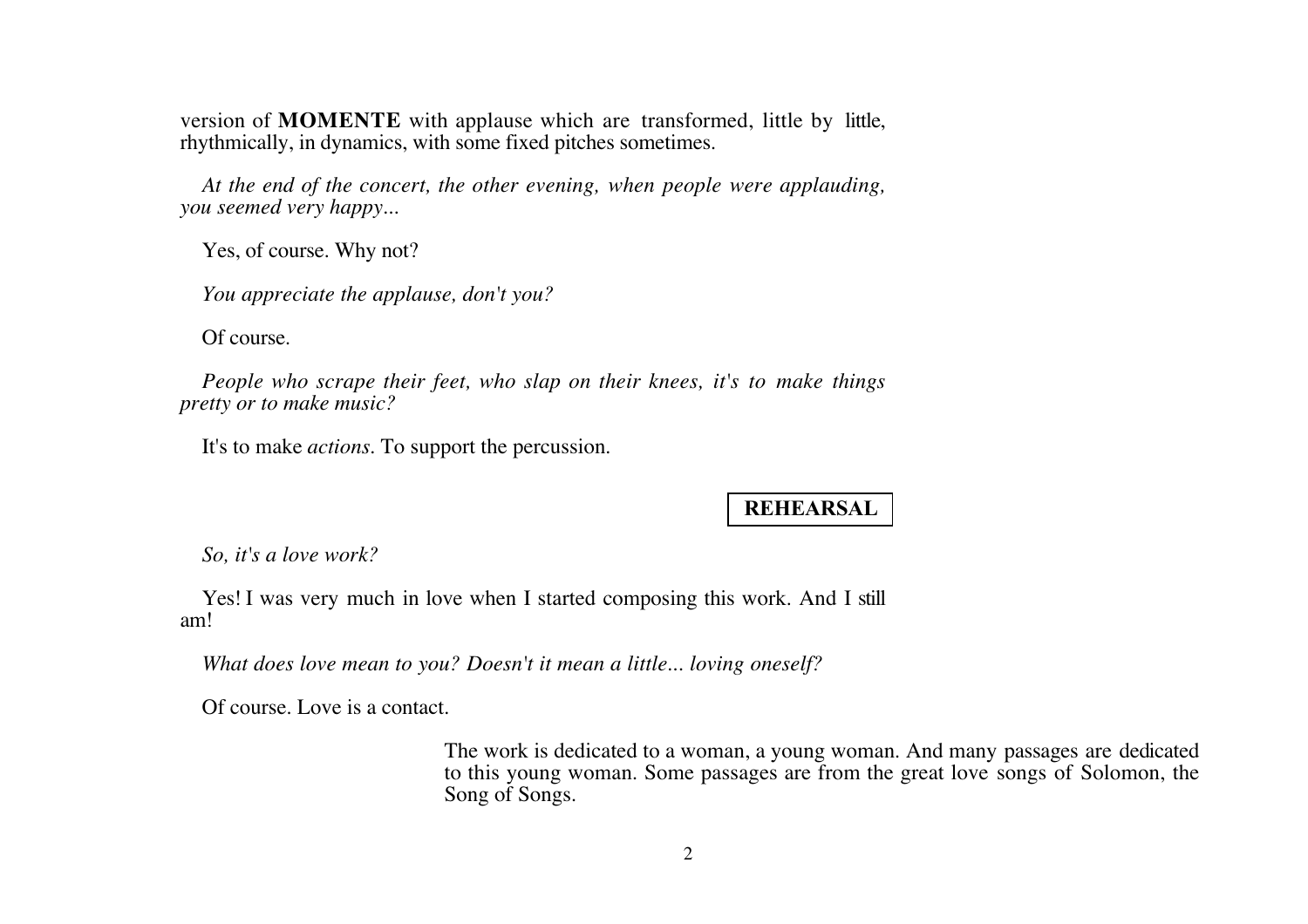In some other parts, I used passages of letters I received during the period I was composing. I also used, in other parts, reactions of the audience during the performances of my previous works: howls, whispers, words as *Yes! No! Enough! Bis! Go out!* Etc.

Other parts with short poems... For instance, a quotation from William Blake, which is very dear to me:

> *He who kisses the joy as it flies lives in Eternity's sunrise...*

In a way, these verses may resume the essential meaning of the work, **MOMENTE**.

| <b>REHEARSAL</b> |  |
|------------------|--|
| (large excerpt)  |  |

I started to compose **MOMENTE** in 1961. And it's not achieved, not finished yet. It will be a whole evening performance.

#### **REHEARSAL**

*Discussion in German first, then*:

Yes... We're talking about a problem concerning the solo voices, here, during the passage of the solo voices of the choir, we can never hear them, because of the noises that choir I and IV have to do... So, they have to make these noises much less loud. And he has to check if we can hear them or not...

> There are no stories... in my life. And I started to compose a work with independent musical moments, like moments of life. As strong as possible! And after I have written a certain number of them with preparations, with means, with preparations of time, of space, of colours, of proportions for all these different moments, I thought: "OK, now that these independent events have been created, why not also care about their *meeting*?"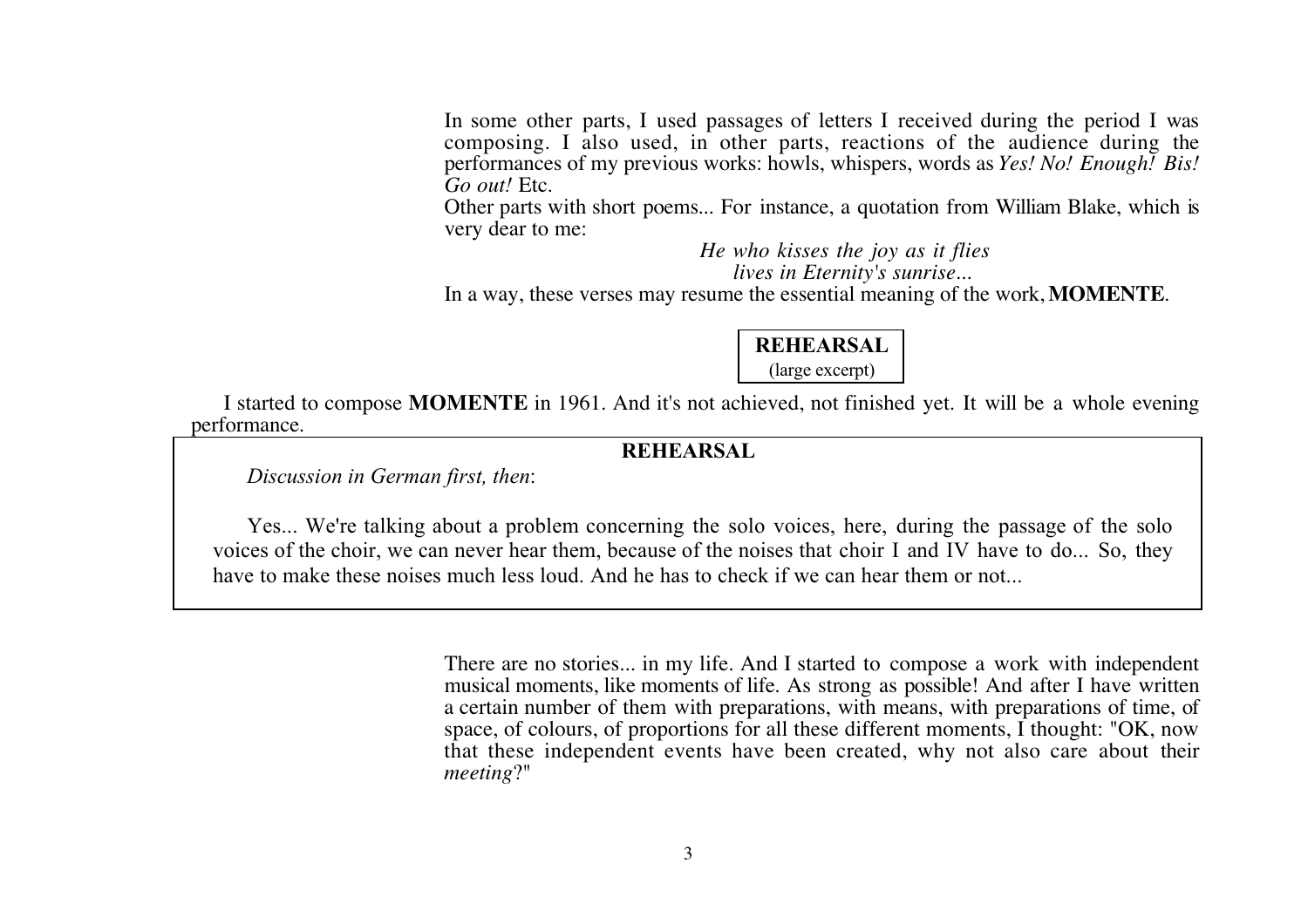## **REHEARSAL**

I started to compose **MOMENTE** in January 1962. During the first week, I planned out a general form. A group of moments is called "M-Moments", it means moments which are concentrated on *melodies*.

A second group, "K-Moments", (in German, we say *Klang*), moments concentrated on the sound, the *timbre*.

And the third group, moments concentrated on the *durations*, "D-Moments".

Then I took some pages of the score, I cut them and I slipped theses pieces in slits I've cut in other pages... I call them *inserts*. In order to have, from time to time, a *memory* of what happened and to create a *hope*, from time to time. A hope for the moments to come.

## **REHEARSAL**

Around the K, the same thing, a M with a component... A *K* with a component M... K with a component D... And... KM... KM(d)... Same thing here: a KD, a KD(m)... One already sees all this, as the influences of the other moments within a moment which is derived from a central moment.

*Anyway, I didn't understand anything...*

It's quite simple: when I compose, I think.

And when I talk, when I verbalize what I've done, I can only talk about my thinking.

*I've listened to MOMENTE. It gives shocks. Rather erotic shocks, aren't they?*

It's the reaction of the audience that makes you think it's erotic? Or what?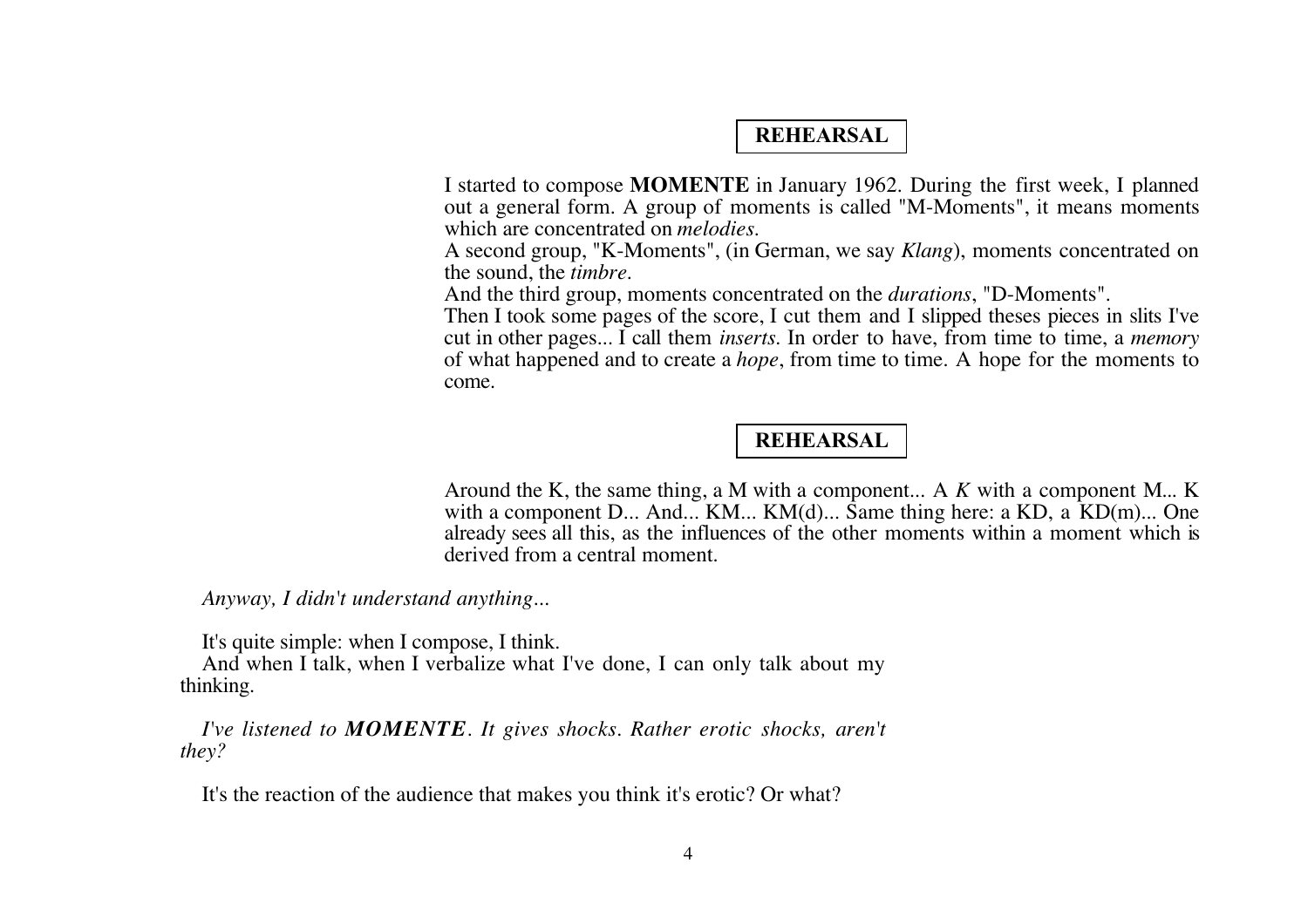*No... But it's... It's very intense and very...*

It's possible! Why not?

When it causes a sensual reaction, it may come from the music, but I'm not aware of this aspect. I mean, I don't organize certain sensual effects, I just take care of the work's general organization. **REHEARSAL**

**REHEARSAL**

I intend neither to be aggressive nor to be ugly. I'm only looking for musical means. And I try to compose them according to... according to the ideas I have as a composer. And afterwards, I see and hear how the audience reacts.

> **REHEARSAL** (very short)

*So, you're not looking for scandal?*

I don't think about it. It's a consequence. But I have to admit, after so many scandals, that it really disturbs me when I'm working! So, I'd rather work quietly.

#### **REHEARSAL**

I'm fed up with stories. With a work which develops from its beginning to a certain end, without... without having all possible directions... With a work where each thing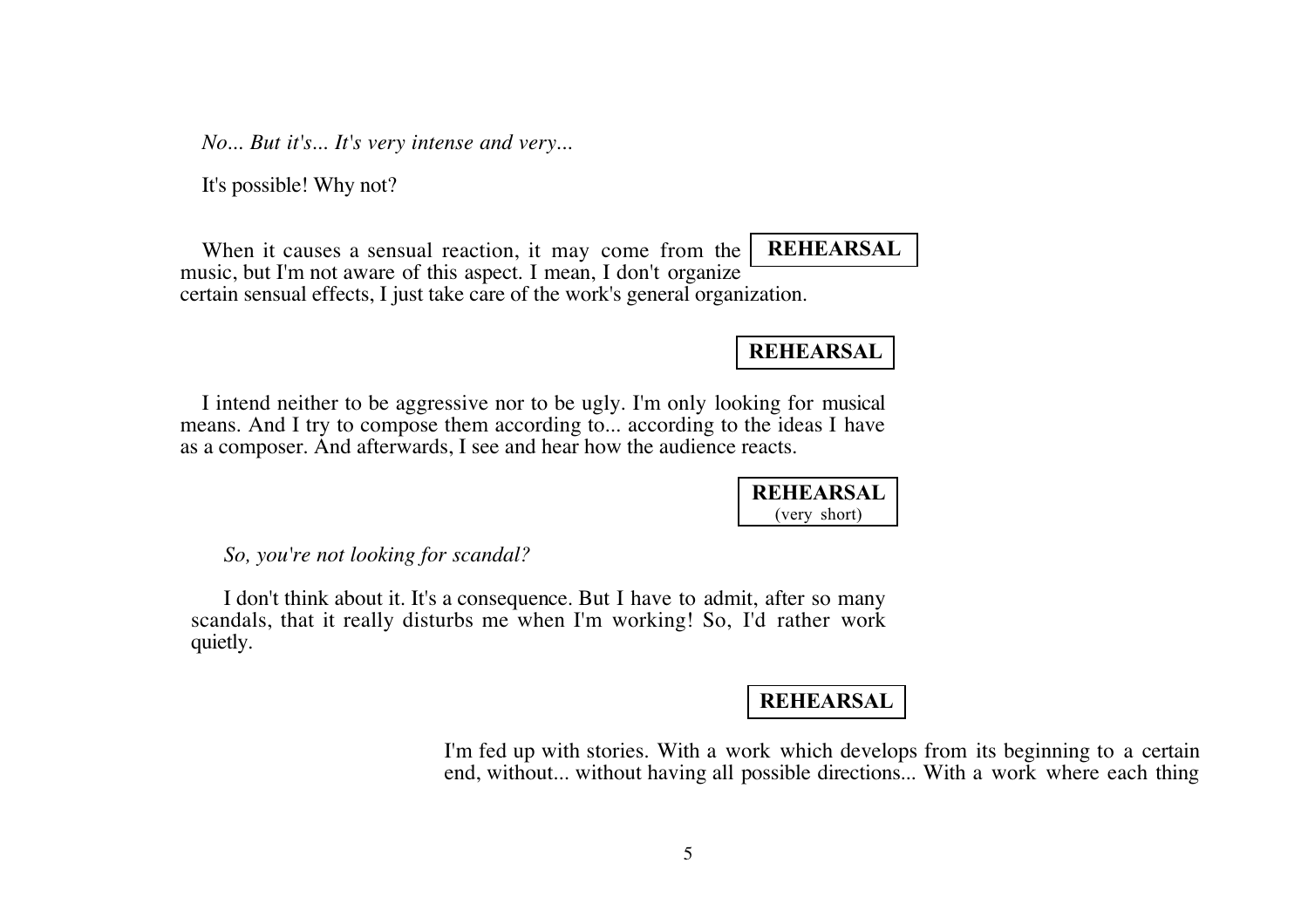has its explanation depending only on what happened before, or on the hope of what will happen next or not. I'm more and more looking for a *lyric* work.

*In fact, your music is a little Wagnerian... You don't think so?*

*You* think so?

*Yes...*

Ah? I wasn't aware of that at all...

*No?*

No. But if you say so...

#### **REHEARSA L** (very short)

A work which can open itself to  $\frac{1}{\sqrt{1-\frac{1}{\sqrt{1-\frac{1}{\sqrt{1-\frac{1}{\sqrt{1-\frac{1}{\sqrt{1-\frac{1}{\sqrt{1-\frac{1}{\sqrt{1-\frac{1}{\sqrt{1-\frac{1}{\sqrt{1-\frac{1}{\sqrt{1-\frac{1}{\sqrt{1-\frac{1}{\sqrt{1-\frac{1}{\sqrt{1-\frac{1}{\sqrt{1-\frac{1}{\sqrt{1-\frac{1}{\sqrt{1-\frac{1}{\sqrt{1-\frac{1}{\sqrt{1-\frac{1}{\sqrt{1-\frac{1}{\sqrt{1-\frac{1}{\sqrt{$ interprets, from the conductors... A work which is more *real* ! Which is not a story imagined by someone, which develops, but which *only* exists according to the degree of the presence of each event.

#### **REHEARSAL**

The whole work is an open work. As I said, no story developing from a beginning to a certain end, fatal or optimistic. It's an organism where each event is important!

### **REHEARSAL**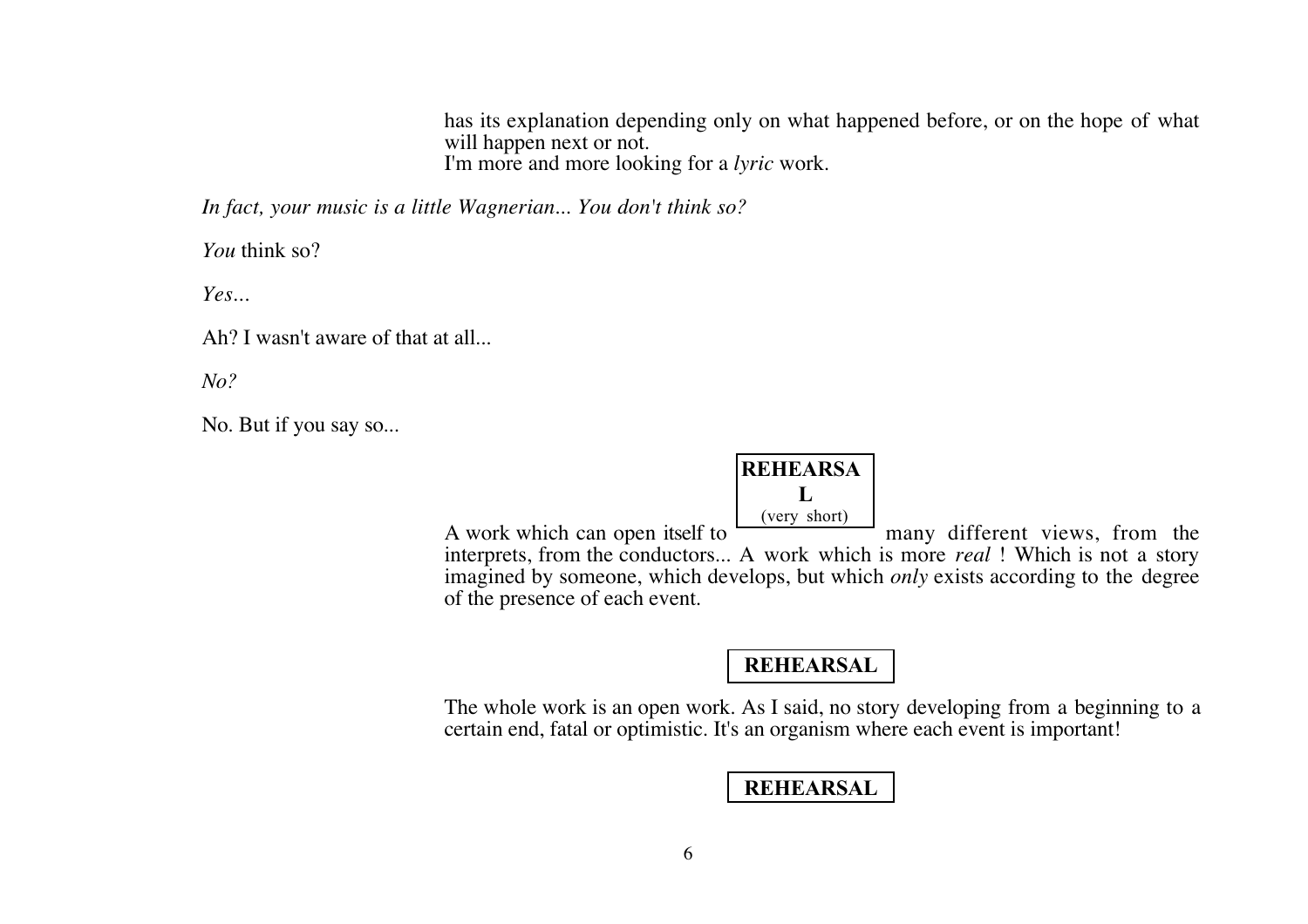Maybe I could add this: with **MOMENTE**, I've found a start. And I would definitely not say the problem is solved: it starts!

## **REHEARSAL**

When I was ten, I became a boarder in a state school. Because my father has become soldier and my mother... had been poisoned. And there was no one left at home. Later, shortly after the end of the war, a man visited me and said: "I've heard your father. He was yelling. He was dying. And he was begging :"*Go away, go away*... *I don't need you anymore*..." It was quite a stroking impression, because I went away by myself... I had nobody anymore and I *wanted* nobody. Maybe is it important to do something without asking someone else what I have to do, without hesitating, and without asking permission, or asking if someone appreciates it or not...

# **REHEARSAL**

Then I did many jobs. I worked in a farm... I conducted an amateur orchestra in a small light opera house, after the war. Then I studied. All by myself. I earned my living. I played jazz. Every night, during five years... At the end of my studies, I thought: I studied so hard how to write music in a traditional style, why not writing a composition which will be mine? I did it. During the performance, all my friends and the audience were totally... against me, if I may say... They were dismayed... It was a good sign. A new sign. Because I thought: so, this is a right direction! I have to carry on with this! Being alone and only doing what you can do. And it's still not over!

## **REHEARSAL**